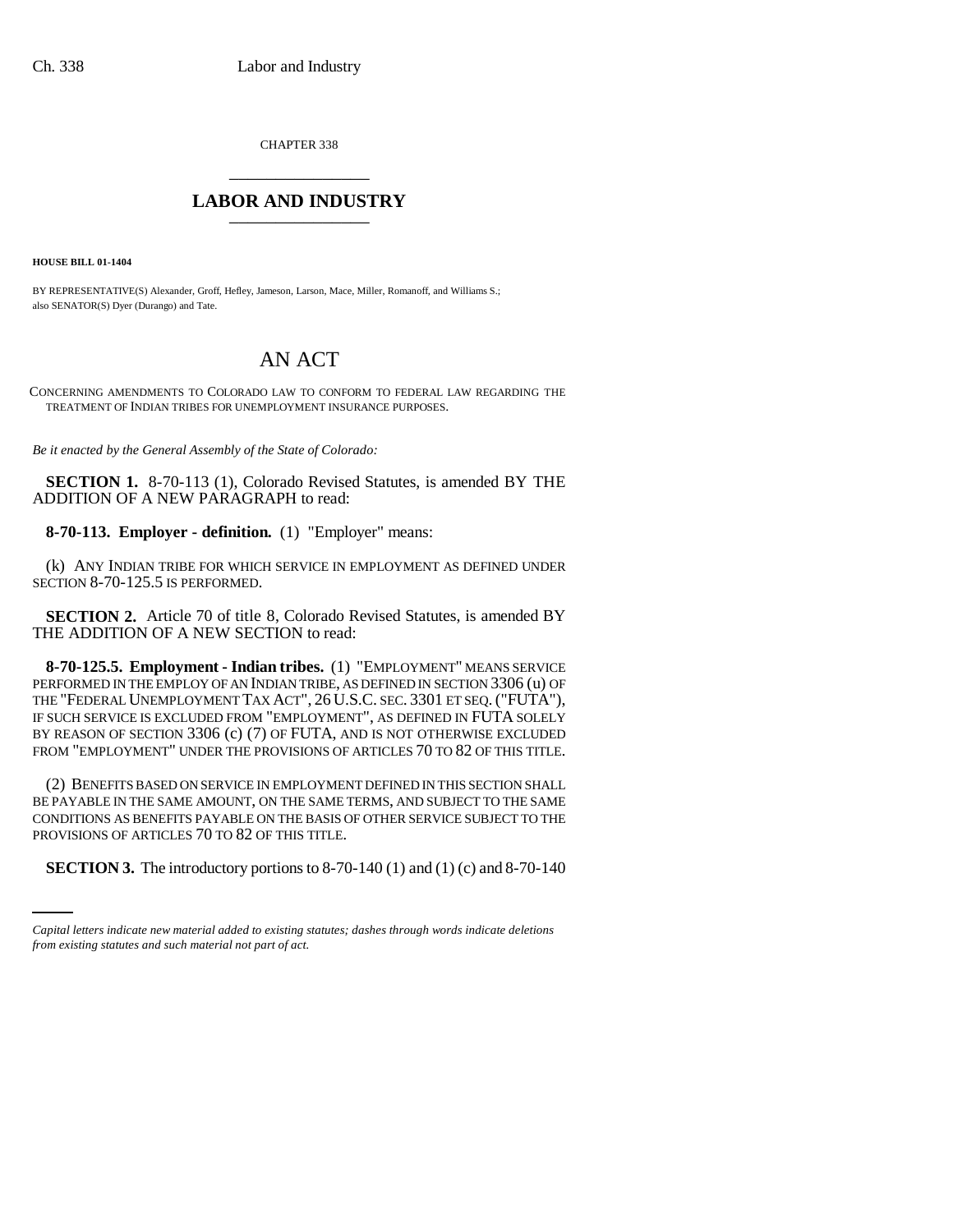$(1)$  (c)  $(II)$ ,  $(1)$  (c)  $(V)$ , and  $(1)$  (e), Colorado Revised Statutes, are amended to read:

**8-70-140. Employment does not include - nonprofit organizations governmental entities - Indian tribes.** (1) For the purposes of sections 8-70-118, and 8-70-119, AND 8-70-125.5, "employment" does not include services performed:

(c) In the employ of a governmental entity referred to in section 8-70-119 OR AN INDIAN TRIBE REFERRED TO IN SECTION 8-70-125.5 if such service is performed by an individual in the exercise of such individual's duties:

(II) As a member of a legislative body or a member of the judiciary of a state or political subdivision THEREOF, OR OF AN INDIAN TRIBE;

(V) In a position which THAT, pursuant to the laws of this state OR INDIAN TRIBAL LAW, is designated as a major, nontenured policymaking or advisory position, or a policymaking or advisory position the performance of the duties of which ordinarily does not require more than eight hours per week;

(e) By an individual receiving work relief or work training as part of an unemployment work relief or work training program assisted or financed in whole or in part by public funds OR BY AN INDIAN TRIBE; or

**SECTION 4.** The introductory portion to 8-73-107 (3), Colorado Revised Statutes, is amended to read:

**8-73-107. Eligibility conditions - penalty.** (3) For the purpose of this subsection (3), "educational institution" includes the Colorado school for the deaf and the blind; except that such term does not include a headstart program which THAT is not a part of a school administered by a board of education because such headstart employees are not subject to the same employment conditions as other employees of the school. Compensation is payable on the basis of services to which sections 8-70-119, and 8-70-125, AND 8-70-125.5 apply in the same amount, on the same terms, and subject to the same conditions as compensation payable on the basis of other services subject to articles 70 to 82 of this title; except that:

**SECTION 5.** Article 76 of title 8, Colorado Revised Statutes, is amended BY THE ADDITION OF A NEW SECTION to read:

**8-76-115. Coverage of Indian tribes.** (1) INDIAN TRIBES OR TRIBAL UNITS, INCLUDING ALL SUBDIVISIONS OR SUBSIDIARIES OF, AND BUSINESS ENTERPRISES WHOLLY OWNED BY, SUCH INDIAN TRIBES, SUBJECT TO THE PROVISIONS OF ARTICLES 70 TO 82 OF THIS TITLE SHALL PAY TAXES UNDER THE SAME TERMS AND CONDITIONS UNDER SECTIONS 8-76-101 TO 8-76-103 AS APPLY TO OTHER TAXPAYING EMPLOYERS UNLESS AN ELECTION IS MADE, IN THE SAME MANNER PROVIDED IN SECTION 8-76-108 (1) (d), TO MAKE PAYMENTS IN LIEU OF TAXES INTO THE UNEMPLOYMENT COMPENSATION FUND IN AMOUNTS EQUAL TO THE AMOUNT OF BENEFITS ATTRIBUTABLE TO SERVICE IN THE EMPLOY OF THE INDIAN TRIBE.

(2) INDIAN TRIBES SHALL DETERMINE IF PAYMENTS IN LIEU OF TAXES WILL BE ELECTED BY THE TRIBE AS A WHOLE, BY INDIVIDUAL TRIBAL UNITS, OR BY COMBINATIONS OF INDIVIDUAL TRIBAL UNITS. TWO OR MORE INDIVIDUAL TRIBAL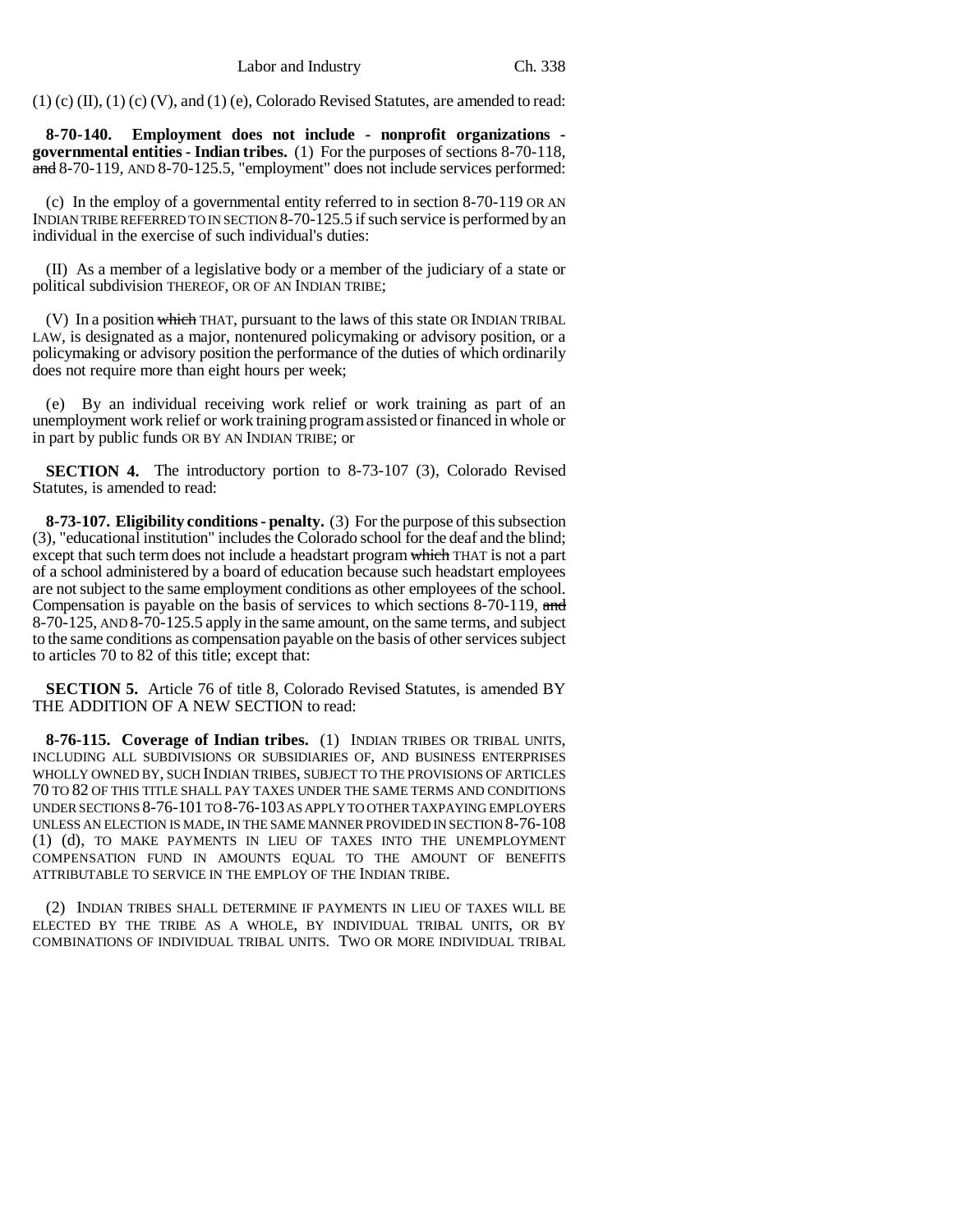## Ch. 338 Labor and Industry

UNITS MAY APPLY WITH THE DIVISION FOR THE ESTABLISHMENT OF A GROUP ACCOUNT IN THE SAME MANNER AND SUBJECT TO THE SAME TERMS AS SET FORTH IN SECTION 8-76-110 (6).

(3) INDIAN TRIBES OR TRIBAL UNITS ELECTING TO MAKE PAYMENTS IN LIEU OF TAXES SHALL BE BILLED FOR THE FULL AMOUNT OF BENEFITS ATTRIBUTABLE TO SERVICE IN THE EMPLOY OF SAID INDIAN TRIBES OR TRIBAL UNITS, AND PAYMENT SHALL BE MADE WITH RESPECT TO SAID BILLINGS IN THE MANNER PROVIDED IN SECTION 8-76-108 (1) (c).

(4) THE DIVISION MAY REQUIRE ANY INDIAN TRIBE OR TRIBAL UNIT THAT ELECTS TO BECOME LIABLE FOR PAYMENTS IN LIEU OF TAXES TO EXECUTE AND FILE WITH THE DIVISION A SURETY BOND OR TO DEPOSIT MONEY OR SECURITIES IN THE MANNER PROVIDED IN SECTION 8-76-110 (4).

(5) (a) FAILURE OF THE INDIAN TRIBE OR TRIBAL UNIT TO MAKE REQUIRED PAYMENTS PURSUANT TO SUBSECTION (3) OF THIS SECTION, TO PAY TAXES PURSUANT TO SECTIONS 8-76-101 TO 8-76-103, TO PAY ASSESSMENTS OF INTEREST AND PENALTIES PURSUANT TO SECTIONS 8-79-101 AND 8-79-104, OR TO EXECUTE AND FILE A SURETY BOND OR DEPOSIT MONEY OR OTHER SECURITY PURSUANT TO SECTION 8-76-110 (4) WITHIN NINETY DAYS OF RECEIPT OF A DELINQUENCY NOTICE BY THE DIVISION SHALL CAUSE THE INDIAN TRIBE TO LOSE THE OPTION TO MAKE PAYMENTS IN LIEU OF TAXES EFFECTIVE WITH THE BEGINNING OF THE FOLLOWING CALENDAR YEAR UNLESS A DIVISION-APPROVED PAYMENT PLAN IS ESTABLISHED OR PAYMENT IN FULL IS RECEIVED WITHIN THE SAID NINETY-DAY PERIOD.

(b) THE DIVISION SHALL NOTIFY THE UNITED STATES INTERNAL REVENUE SERVICE AND THE UNITED STATES DEPARTMENT OF LABOR OF FAILURES BY THE INDIAN TRIBE OR TRIBAL UNIT TO COMPLY WITH THIS SUBSECTION (5).

(6) ANY INDIAN TRIBE THAT LOSES THE OPTION TO MAKE PAYMENTS IN LIEU OF TAXES DUE TO LATE PAYMENT OR NONPAYMENT, AS DESCRIBED IN SUBSECTION (5) OF THIS SECTION, SHALL HAVE SUCH OPTION REINSTATED EFFECTIVE WITH THE BEGINNING OF THE FOLLOWING CALENDAR YEAR IF, BY MARCH 1 OF SAID YEAR, ALL CONTRIBUTIONS HAVE BEEN TIMELY MADE AND NO TAXES, PAYMENTS IN LIEU OF TAXES FOR BENEFITS PAID, PENALTIES, OR INTEREST REMAIN OUTSTANDING.

(7) (a) FAILURE OF THE INDIAN TRIBE OR ANY TRIBAL UNIT THEREOF TO MAKE ANY PAYMENT REQUIRED BY SUBSECTION (5) OF THIS SECTION, AFTER ALL COLLECTION ACTIVITIES DEEMED NECESSARY BY THE DIVISION HAVE BEEN EXHAUSTED, SHALL CAUSE SERVICES PERFORMED FOR SUCH TRIBE TO NOT BE TREATED AS "EMPLOYMENT" FOR PURPOSES OF SECTION 8-70-125.5.

(b) THE DIVISION MAY DETERMINE THAT ANY INDIAN TRIBE THAT LOSES COVERAGE UNDER THE PROVISIONS OF THIS SUBSECTION (7) MAY HAVE SERVICES PERFORMED FOR SUCH TRIBE AGAIN INCLUDED AS "EMPLOYMENT" FOR PURPOSES OF SECTION 8-70-125.5 IF ALL TAXES, PAYMENTS IN LIEU OF TAXES, PENALTIES AND INTEREST, OR SURETY BOND OR PAYMENT OF OTHER MONEY OR SECURITY HAVE BEEN PAID.

(8) NOTICES OF PAYMENT AND REPORTING DELINQUENCY TO INDIAN TRIBES OR THEIR TRIBAL UNITS SHALL INCLUDE INFORMATION STATING THAT FAILURE TO MAKE